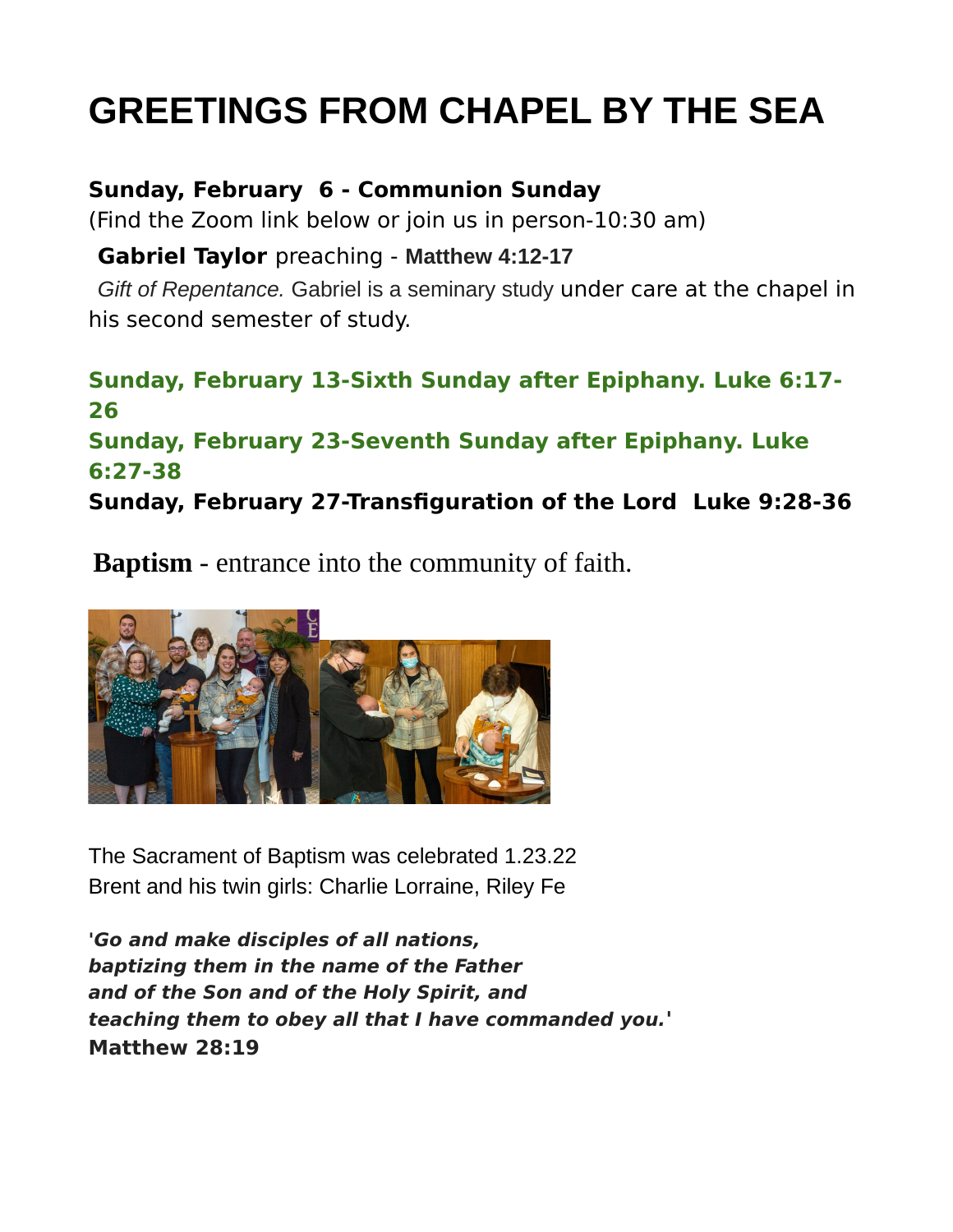

Welcome new members Bill and Mary :) We are so glad you've come to share your life with us.

## BIBLE STUDY Unfolding Grace - Thursdays at 5 PM

via Zoom only. This month we are reading chapters in Samuel 1 & 2. Join us for conversation, life application and shared leadership.

## **Chapel Service Project - Sunday, February 13**

Let's show our neighbors some love...

Bring travel size soaps, shampoo, socks etc. items that will fit in a 6"x12" cellophane bag and we will assemble hygiene kits to give away to our local 3rd Tuesday food bank and Project Homeless Connect (see more below)

## **ANNUAL CONGREGATIONAL MEETING 1.30.22**

Members present and on screen via Zoom voted to:

- Adopt the 2022 budget
- Elect Bill Duncanson as elder to session
- Approve pastor's terms of call and
- New call from designated to full-time installed pastor.

*NB (It has been 30 years since the chapel has been served by an installed pastor)*

Session Retreat after worship 2.27.22 From 12 noon - 4 pm (Lunch provided)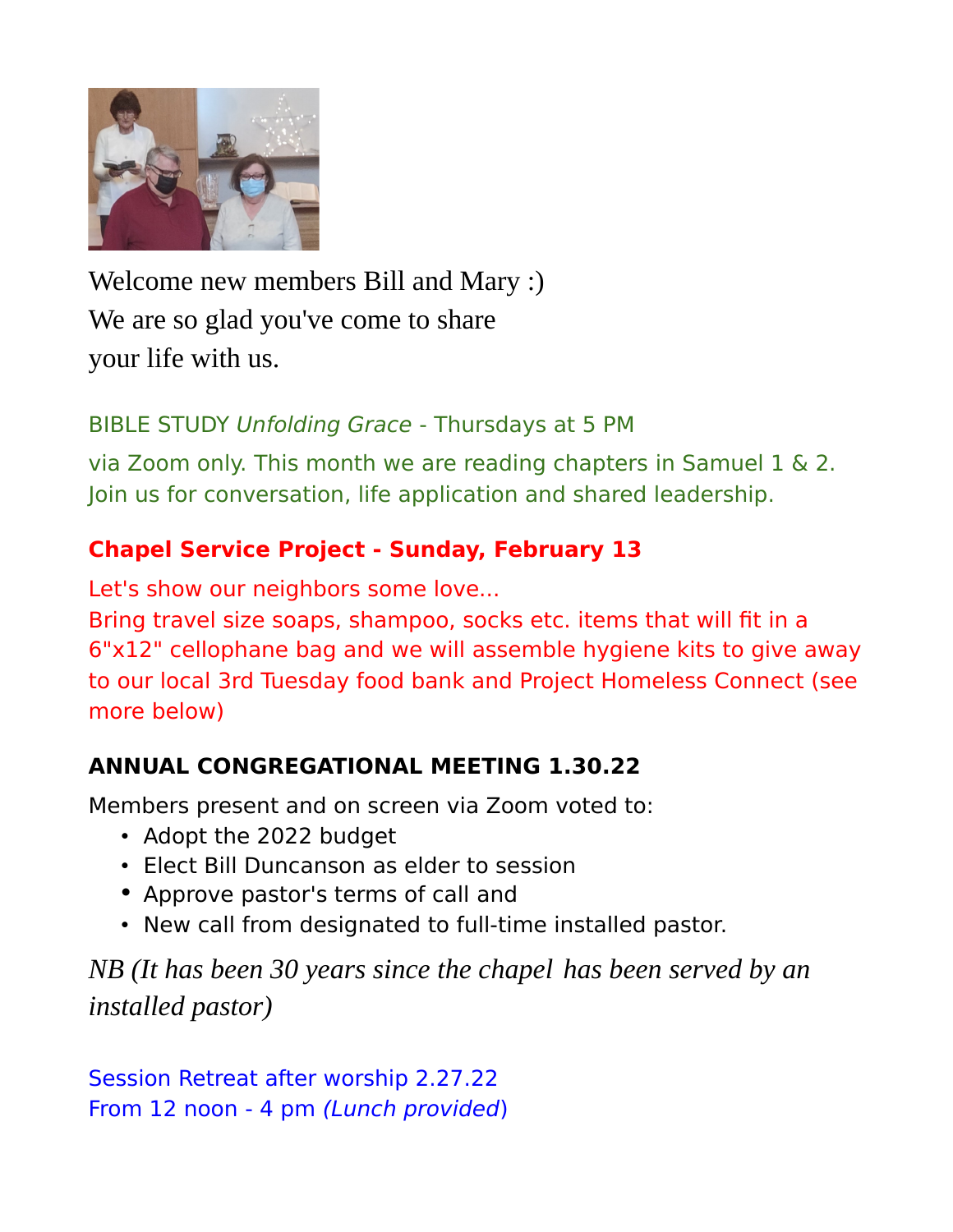Spiritual gifts for ministry assessment Ruling Elder training Leadership models Vital Congregations Reforming Initiative



## **Lent begins with Ash Wednesday on March 2.**

Our Lenten study will focus on "Celtic wisdom for reawakening to what our souls know and healing the world" as we attend to earth care and care of our souls. John Philip Newell's Sacred Earth, Sacred Soul is our text.

## **Thursdays on Zoom beginning March 3 at 5 pm**

**WORSHIP with us on Sundays at 10:30 am (Pacific Standard Time) In person (masks required), keeping our distance every other pew. Fellowship on the patio at your discretion.**

#### **AND/OR**

**you have the option to join us online live via Zoom:**

**email [pastor@chapelbytheseawa.org](mailto:pastor@chapelbytheseawa.org) for the Zoom link invitation or paste the Zoom link below into your browser for Sundays at 10:30 am PST.**

[https://us02web.zoom.us/j/87599200291?](https://us02web.zoom.us/j/87599200291?pwd=TzZoSFVGYWhLWnlkSDdJK2lKalF1Zz09) [pwd=TzZoSFVGYWhLWnlkSDdJK2lKalF1Zz09](https://us02web.zoom.us/j/87599200291?pwd=TzZoSFVGYWhLWnlkSDdJK2lKalF1Zz09)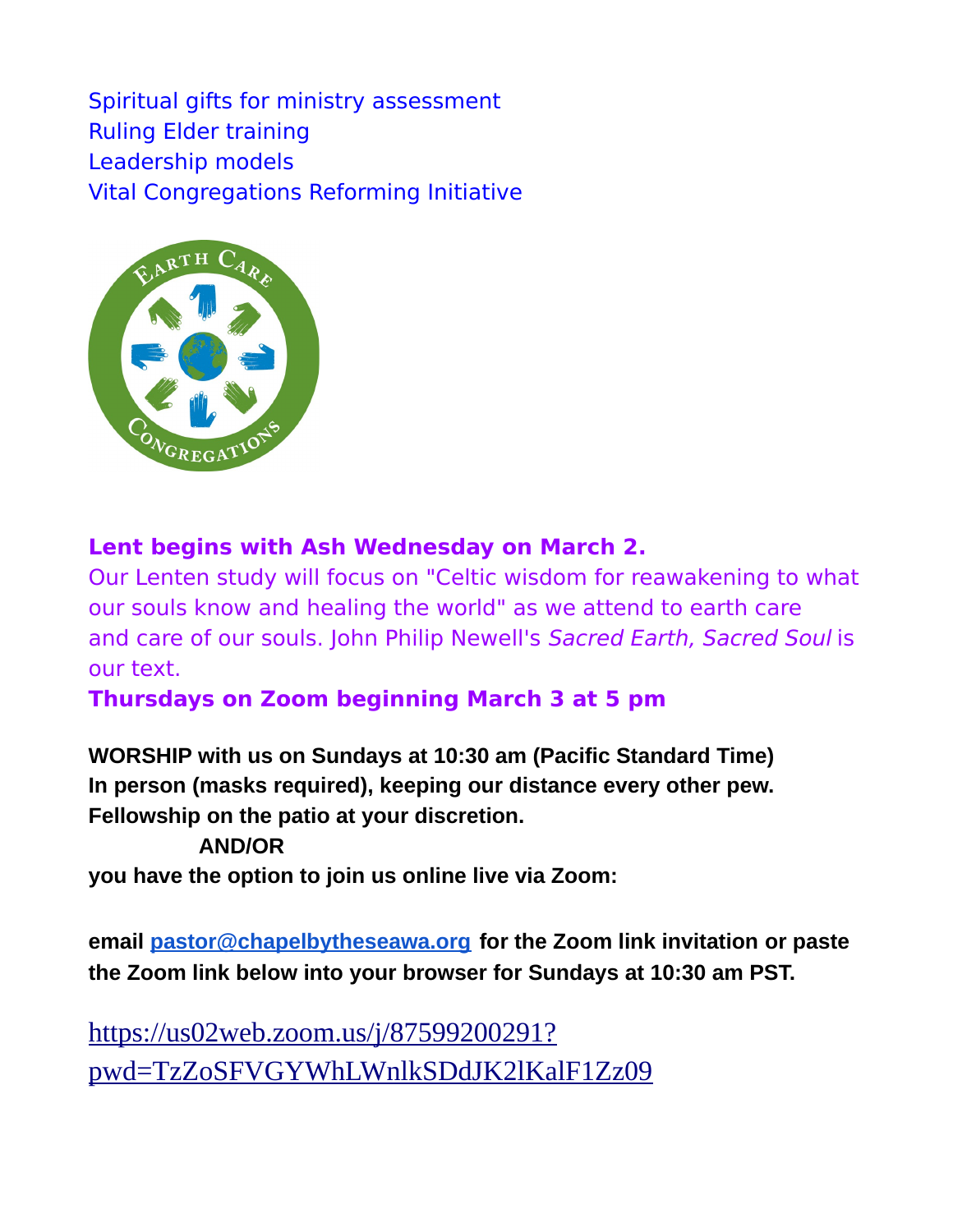## **Community Outreach**

COVID testing sites available locally: Ocean Shores Tuesdays & Wednesdays 8am-5pm behind the Convention Center.

In Aberdeen M-F testing at the outdoor testing site at 2019 Sumner Ave. Aberdeen

Free at-home Covid-19 test kits mail order Covidtests.gov

## **North Beach Project Connect - February 2022**

Re-establishing partnerships. Providing opportunities to our local population. This month the focus is on the housing insecure - see attached flyer

# **2022 Project Homeless Connect Event**

Point-In-Time-Count



AA - Mondays at 7 pm - AA meetings have resumed in the chapel hall. Contact Nita at [nitajohnson@coastaccess.com](mailto:nitajohnson@coastaccess.com)

**Tuesdays** - outside group meets. If you'd like to book the chapel hall for an event or meeting call 360.276.8143

## **Food bank - 3rd Tuesday** at Fire Dept. #8 parking lot **9-11 am**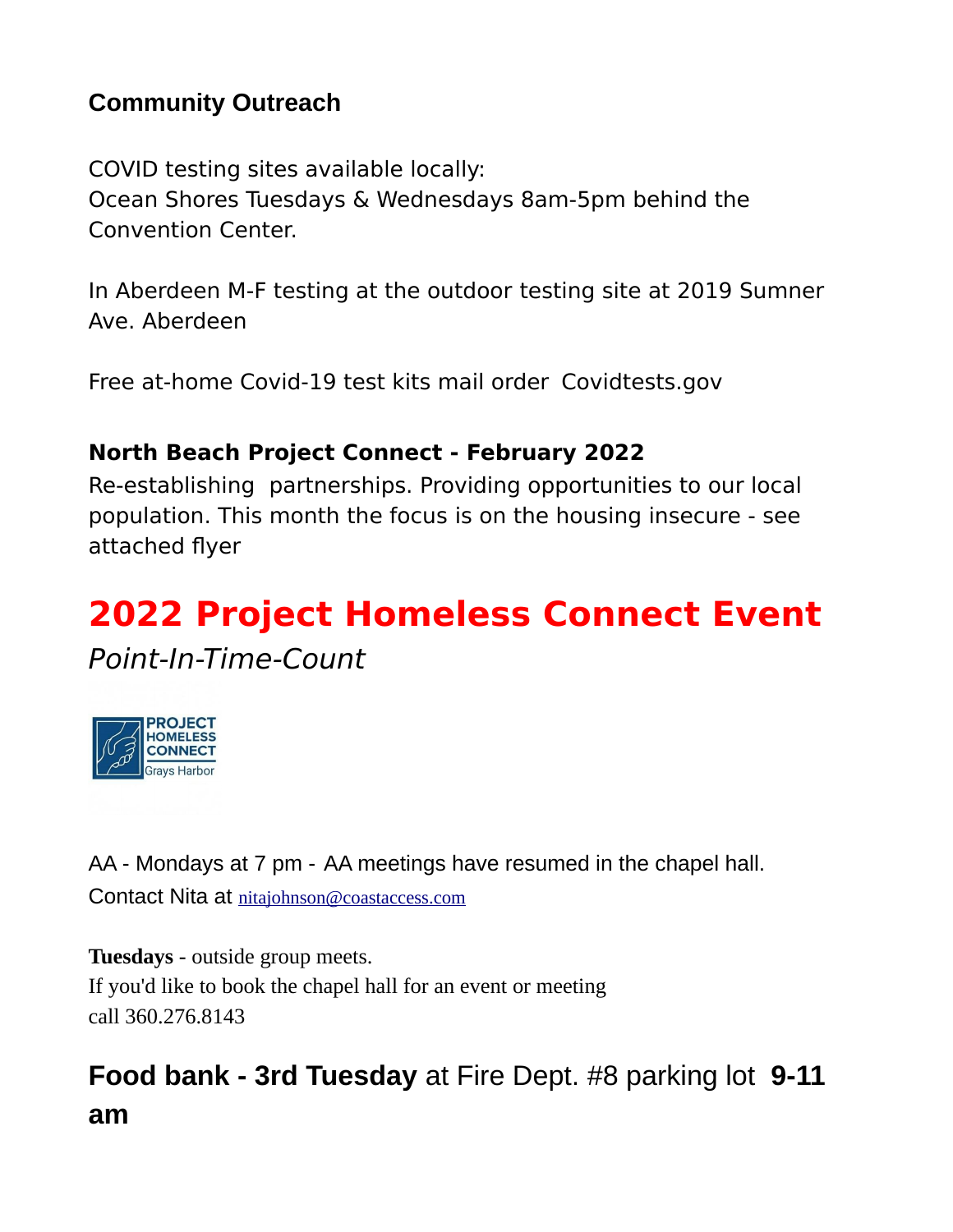Coastal Harvest/PB Foodbank/Chapel

**Every Friday** - Lee and Kelly deliver food boxes of fresh produce to the post offices in Pacific Beach and Moclips. Thank you Lee/Kelly for serving our neighbors.

## **Prayer time at the chapel every Friday at noon**,

leave a note on our white board or email your prayer request.

## **Chapel by the Sea Prayer List - Praises and Concerns**

... pray without ceasing... 1 Thess. 5:17

## **THE COVID CRISIS CONTINUES...God save us from this time of trial.**

Those suffering from Covid we pray healing: Cairisti, Matthew, Christine, **Steve** 

The Blum Family as they mourn the death of their beloved nephew, Hudson on January 2. Prayers for Stephanie's parents also. Stephen Northcutt, continued healing from osteomyelitis Tom P. with diabetes, Parkinsons and kidney failure Dianne Burton's cast for broken arm comes off this week! Penny and Jim Adkins - good response to new treatments. Former pastor at the chapel, Mark Dowdy and wife Cheryl. Marilyn Ferguson's cousin Raymond and the Brain Family Tom Ferguson's stepdad Charlie healing after surgery JC awaiting heart transplant from Covid-19 Maureen Rosander's father Kathy Jacquet's family Sean Northcutt's grandma Karen for pain management Patti Courtright - healing and pain relief from herniated disc. Gabriel Taylor, seminary student under care of the chapel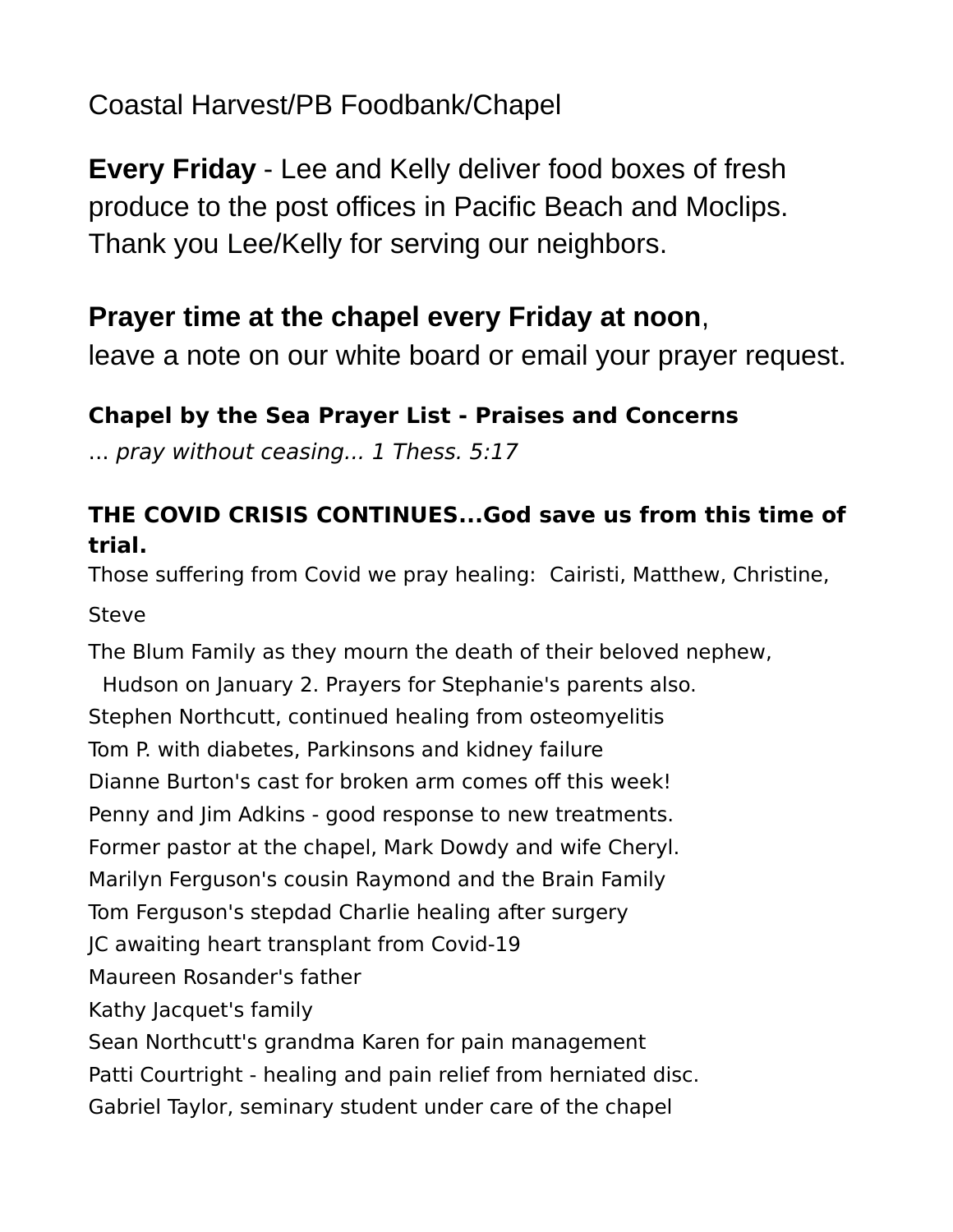Jeff, son-in-law of Phyllis Shaughnessy

Suzanne's grandson Seth (Marine) & health and home concerns.

Doug & Betty, John Broten, Raedene Hall. Rachel, Linda Suton, Mary,

Victoria Cook, Bobbi Ray, Lt. Cmdr. Taylor & Amber, Lee Marriott ongoing health concerns

For Gabi whose sister Bridgett is off to Air Force training

Prayers for all our service men and women.

Local Fire Dept & volunteers

Teachers, medical professionals, all essential workers...

Kathy Northcutt mourning the death of her uncle.

**Mission Partners**: Hagar's Church in the Washington Correctional Center for Women.

Indian Fellowship in Puyallup, North Beach Senior Center Food Bank in Ocean Shores

and Green Lantern Lunch Program

Presbyterian Disaster Assistance response locally and around the world

The Presbytery of Olympia

Ministers of the Chapel: **All of you!**

Gratitude is the way to go. Not only with the daily stuff – that too, of course – but at the end, when last words and closing thoughts become the order of the day. No need for panic, no final gasping scramble to find syllables to stammer forth, just look back and realize, recall at least a few of the charmed times you almost didn't make it in the past, but then, by zero effort of your own, you did, and offer up, to all and sundry, one farewell – honest to God – word of clear and simple thanks, plus – if there's time and breath –